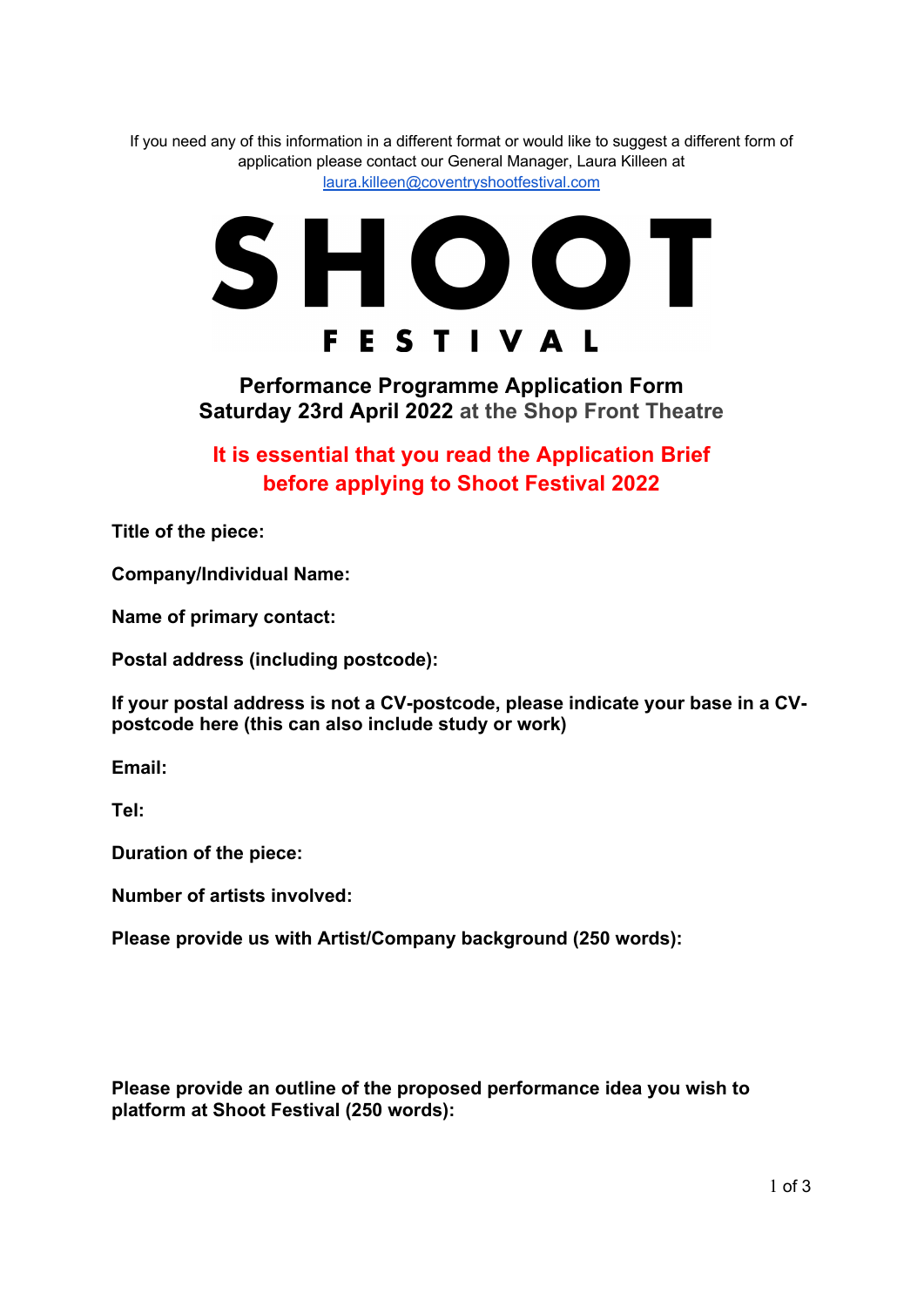**What stage of development is the performance currently at? Please include information about previous viewings if applicable (100 words):**

**How do you think the performance will fit within the context of the Shop Front Theatre venue (100 words):**

**Please provide marketing copy which best describes you and your work. If your performance is selected this text may be used to promote your show in our marketing materials. (100 words)**

## **HOW TO APPLY**

Deadline for applications is **Friday 14th January 2022 at 10am.**

Please send your completed application form, Equal Opportunities and Monitoring form and three images of your work or images that represent your work to shootfestival@gmail.com with the subject line **'Application: Performance Programme 2022'.** 

Although we appreciate that not all artists will have a website or online content, if you do have any additional resources such as press coverage or video footage please send us links or attachments along with your application.

If you would like this application form in an alternative format please contact Laura Killeen, General Manager at shootfestival@gmail.com